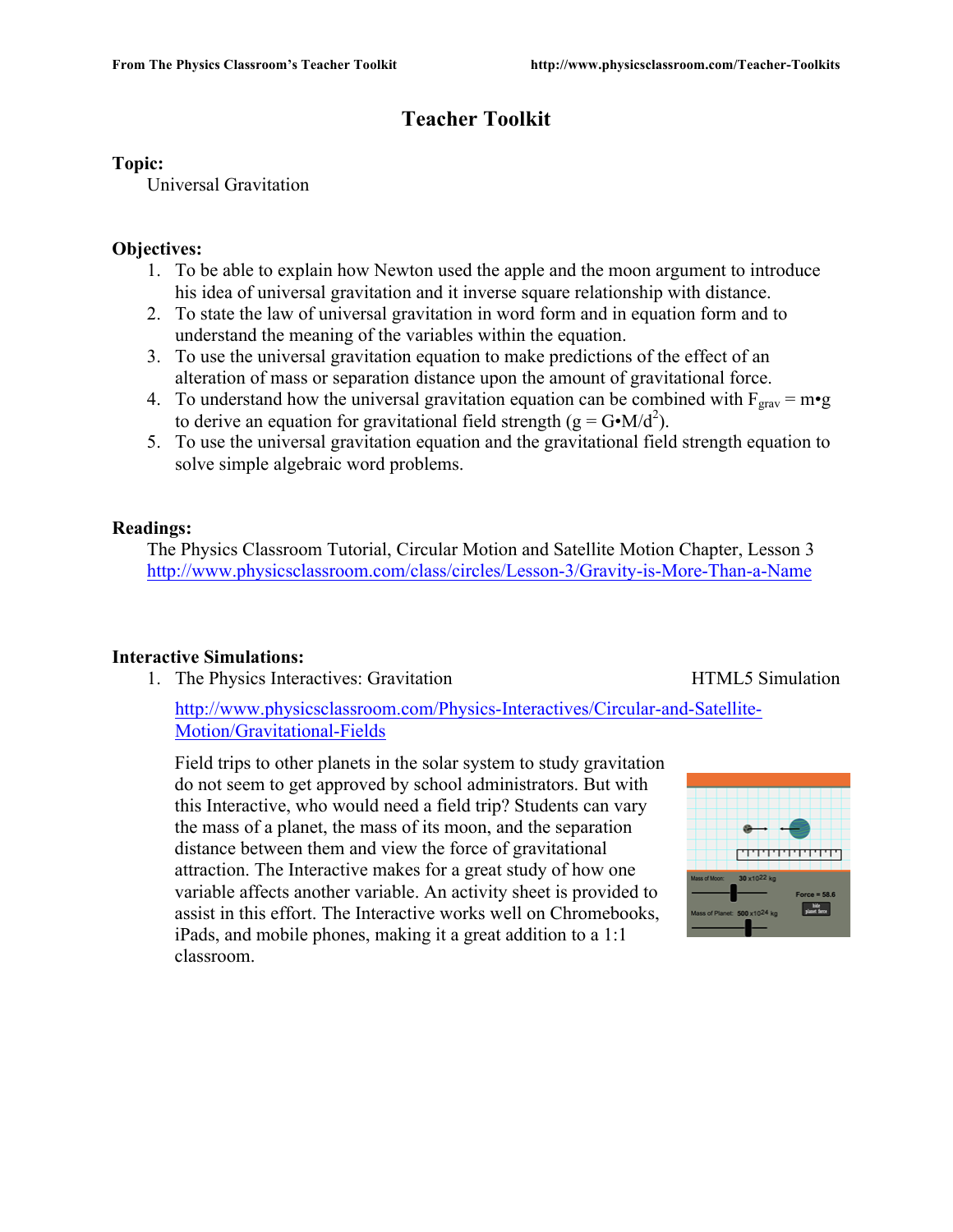2. Open Source Physics: Two-Body Orbits HTML5 Simulation

### http://www.opensourcephysics.org/items/detail.cfm?ID=12996

This classroom-tested model has been rewritten to HTML – this version is great for beginning learners. It represents a moon-planet system interacting via Newton's Law of Universal Gravitation. You can set mass for each interacting object, change the radius, and set the velocity. *Teachers: If you have a Javaenabled computer lab, you might want to try the Java version of this simulation, which offers more tools and a 3D view. Follow this link:* 

*http://www.opensourcephysics.org/items/detail.cfm?ID =12222*

# 3. The Physics Interactives: Your Weight on Other Planets HTML5 Simulation

http://www.physicsclassroom.com/Physics-Interactives/Circular-and-Satellite-Motion/Your-Weight-on-Other-Planets/Your-Weight-on-Other-Planets-Interactive

Not happy with the scale reading these days? Perhaps you would like it better on another planet. Take a quick trip to some other planets and hop on their scales to see if it looks any better. This phun interactive is bound to teach you about other planets and about how your weight varies with location in the solar system. Each *screen* of this Interactive features a different planet, providing a NASA photo of the planet, the planet mass and radius, the weight of a 50-kg person on the planet, and some intriguing facts about the planet. The Interactive works well on Chromebooks and

iPads, making it a great tool for a 1:1 classroom. Lots of student appeal.

4. The Physics Interactives: The Value of g on Other Planets HTML5 Simulation

http://www.physicsclassroom.com/Physics-Interactives/Circular-and-Satellite-Motion/The-Value-of-g-on-Other-Planets

If your students enjoyed the Your Weight on Other Planets Interactive (above), they will also enjoy this Interactive. Each screen includes a NASA photo, the mass and radius of the planet, some intriguing facts about the planet, and the value of the gravitational field strength upon that planet. Chromebook- and iPadfriendly





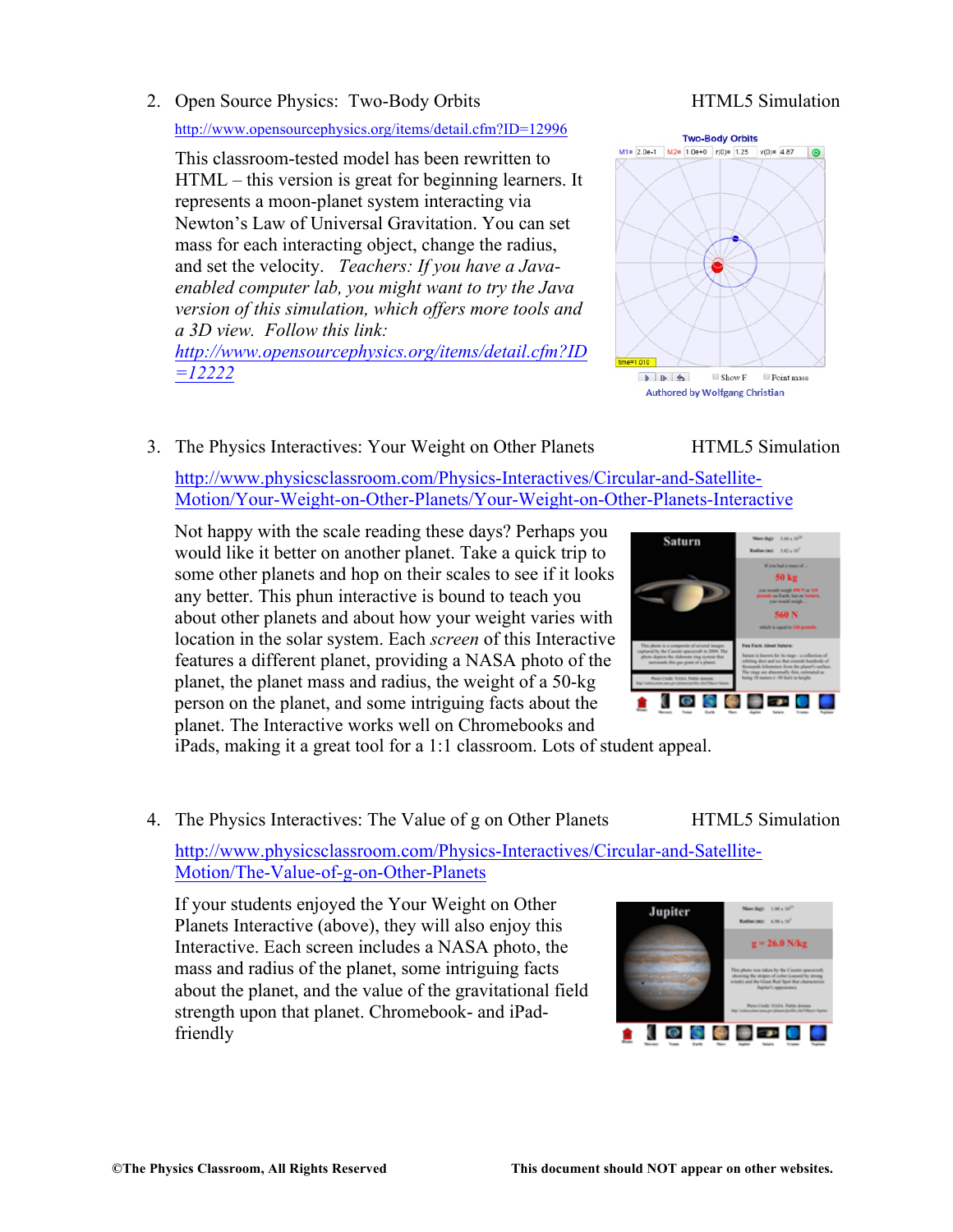#### **Video and Animation:**

1. The Mechanical Universe and Beyond: The Apple and the Moon 30-minute video

https://www.learner.org/resources/series42.html

Episode 8 of the respected Mechanical Universe series explores how Sir Isaac Newton built on the work of Galileo and Copernicus to construct theories about gravity and derive the calculations that underlie universal gravitation. *Why we like it:* Annenberg Media does a great job of integrating history, physics, and mathematics in a way that sheds light on the people behind the science. The video would be a good



choice as a flipped lesson or for students with reading disabilities.

2. University of Nebraska Astrophysics Interactives Animated Ranking Tasks-HTML

This set of six HTML interactive activities, developed by the well-regarded Nebraska Astronomy Applet Project, provides practice in applying Newton's Law of Universal Gravitation to rank greatest-to-least. *Teachers: If you haven't tried ranking tasks in your classes, you'll love them.*

- s: Rank the following labeled pairs of m 6
- Task 1: http://astro.unl.edu/interactives/gravity/ForceOfGravity1.html
- Task 2: http://astro.unl.edu/interactives/gravity/ForceOfGravity2.html
- Task 3: http://astro.unl.edu/interactives/gravity/ForceOfGravity3A.html
- Task 4: http://astro.unl.edu/interactives/gravity/ForceOfGravity3B.html
- Task 5: http://astro.unl.edu/interactives/gravity/ForceOfGravity3C.html
- Task 6: http://astro.unl.edu/interactives/gravity/ForceOfGravity3D.html
- 3. Veritasium: Why Are Astronauts Weightless? 4-minute Video

### https://www.youtube.com/watch?v=iQOHRKKNNLQ

Physicist Derek Muller packs a lot of punch with this short video that debunks the myth that astronauts in the ISS are in a zero-gravity environment. As he explains, the space station orbits Earth at 400 km above the surface, so it is subject to the Law of Universal Gravitation (in other words, it is pulled toward Earth by gravity). The sensation of weightlessness is actually free fall! So why doesn't the ISS crash into Earth? It's



traveling at an orbital velocity of 28,000 km/hr, so as it falls, the Earth curves away from it.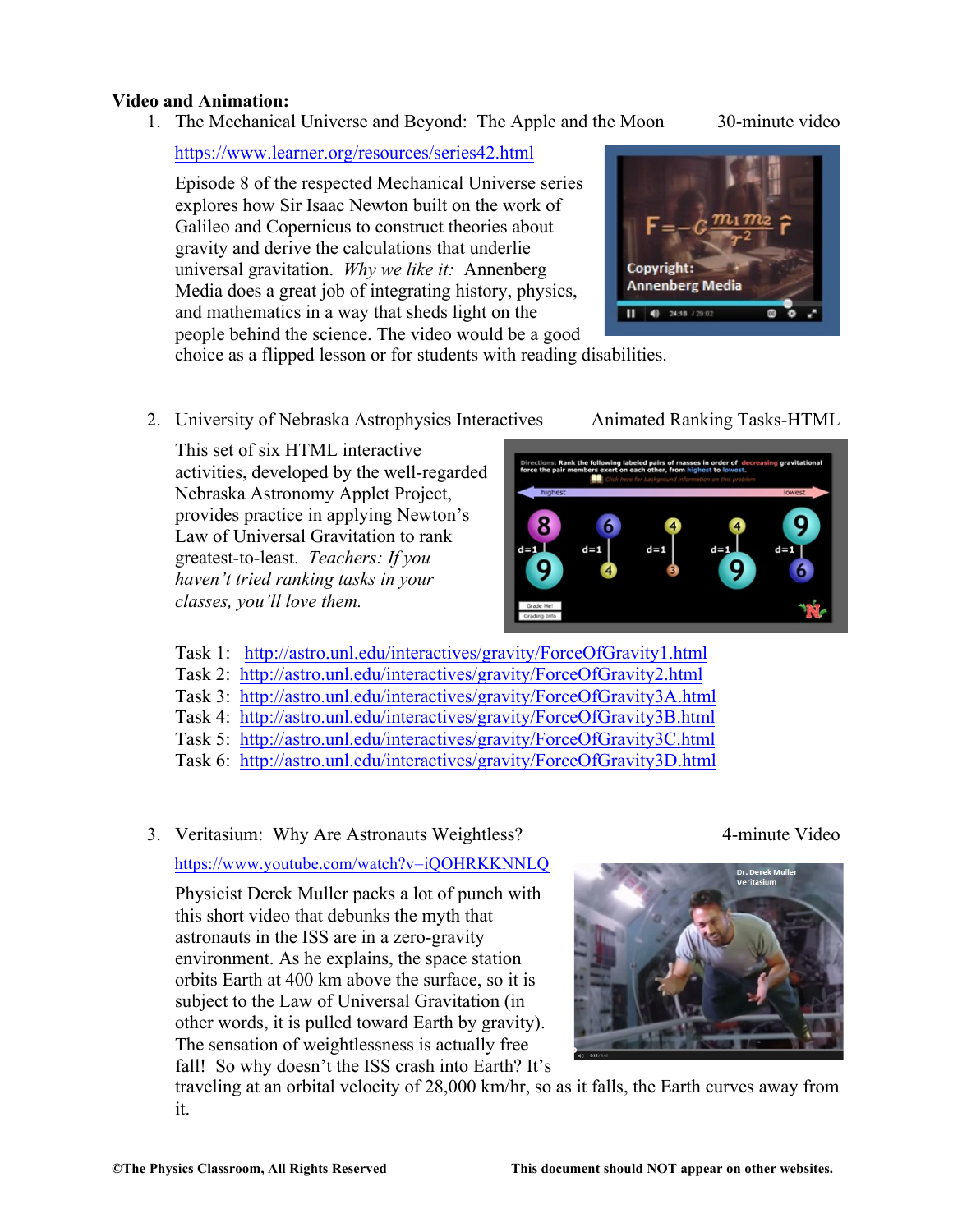4. NASA: Angry Birds and Microgravity Video-Based Package

# https://www.nasa.gov/microgravity

This resource combines informative text with a 4-minute video to explain the concept of microgravity, the force acting on the International Space Station and objects inside it (like astronauts). The fun comes when astronaut Don Pettit explains how the *Angry Birds Space* game can be applied to help you understand gravity and trajectory. This resource was the result of a collaboration between NASA and the creators of *Angry Birds* 



Don Pettit, Astronaut on the International Space Station

*Space* to create interactive educational experiences for the public.

# **Gravitation in a Historical Context**

1. BBC: Isaac Newton – The Man Who Discovered Gravity Multimedia exhibit

# http://www.bbc.co.uk/timelines/zwwgcdm

Simply put, this is the most engaging and well-presented digital timeline we've seen on Isaac Newton. It blends text and video clips to introduce Newton the human being, not the icon……a troubled man with a difficult childhood and a penchant for alienating his peers. It takes you on a journey from Newton's early life through the Plague years, authorship of Principia



Mathematica, and culminates in his leadership of the Royal Academy. You'll get a candid look at Newton's personality, his strengths and flaws, and (of course) his genius.

# 2. Weighing the Earth in 1798: The Cavendish Experiment Illustrated Paper

### http://large.stanford.edu/courses/2007/ph210/chang1/

This paper by Stanford University student Virginia Chang takes a deep look at Henry Cavendish's groundbreaking work to determine the density of the Earth by using a torsional spring system. By 1798, scientists were using Newton's Universal Gravitation Law to predict motion of the planets, but Cavendish wanted to "render sensible the attraction of small quantities of matter". This resource shows in great detail how Cavendish set up his experiment, how he did his measurements, and how he used the results to find the density of the Earth.

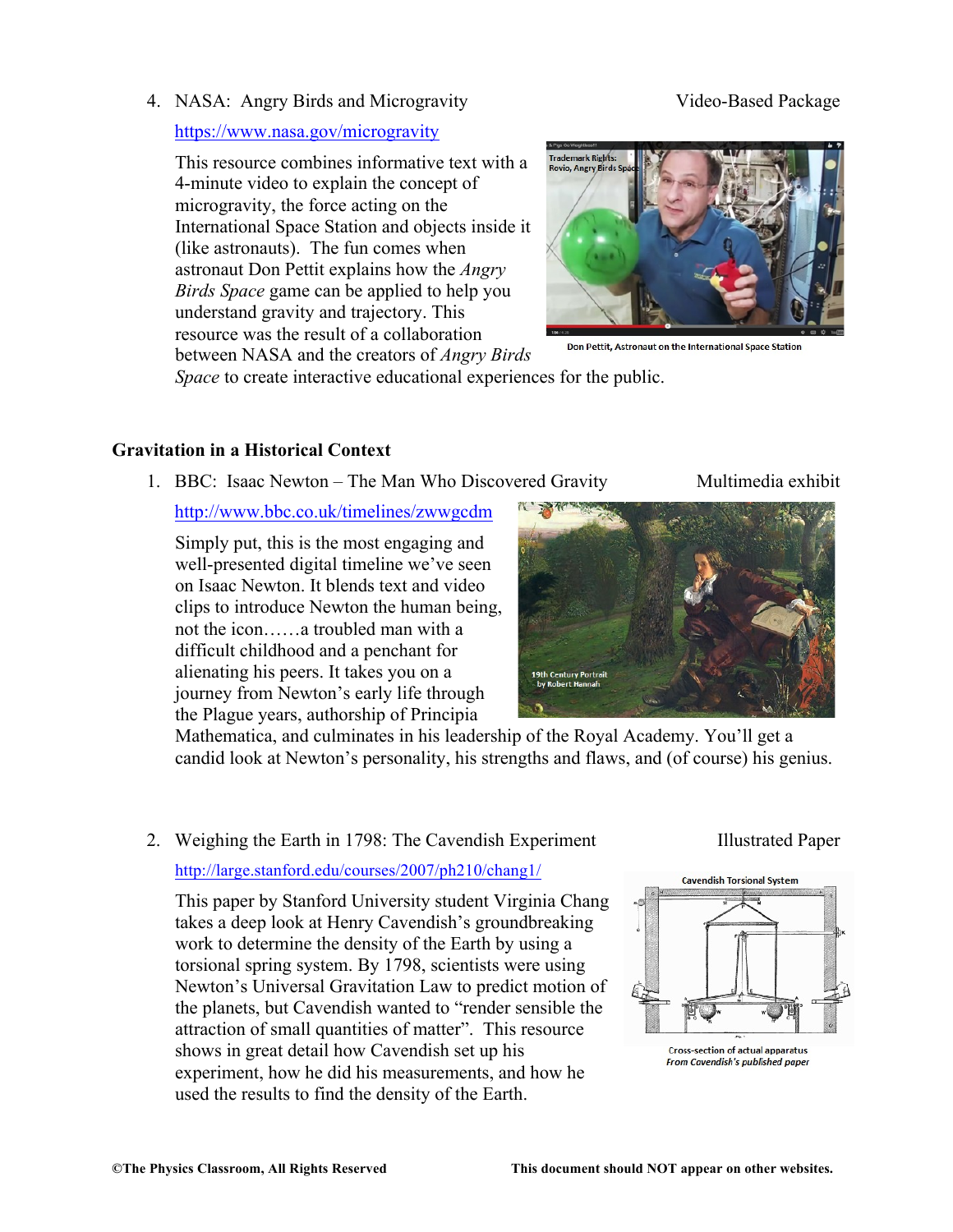3. The Cavendish Experiment as a Tool for Historical Understanding of Science Article https://www.academia.edu/2524605/The\_Cavendish\_experiment\_as\_a\_tool\_for\_historical\_understanding\_of\_science

What if your students could transport back in time to 1798? Would they be able to design an experiment to calculate the gravitational constant, working only with a mathematical framework based on proportions? Well….probably not. This article emphasizes the importance of



historical context in the teaching of science. When Cavendish designed his torsional spring system, he never conceived of his experiment as a way to measure g! The author says, "The Cavendish Experiment is a paradigmatic case of how conclusions about the empirical world were obtained in the absence of equations." *This resource aligns well with NGSS Nature of Science standards.*

4. The Newton Project **Digital Archive Project** Digital Archive Project

http://www.newtonproject.sussex.ac.uk/prism.php?id=1

For teachers or students wanting a seriously deep dive into Sir Isaac Newton's writings, this is the definitive resource for you. The Newton Project has published over 4 million words of text since 2008, providing annotated lists of every document published, along with

Of Species visible S the Globulus of light a b c a cone of subtile matter which it carrys before it the bette which serves also to reflect it from other bodys

m I n the parting of the matter which lieth so much the closer by how much it is nigher matter pressing on the backsid & consequently helping it forwards

qk, oqi, the matter returning to communicate the motion to the globules which it had b When it is reflected from i. k. i. e. when it hath given the ball its motion againe tis eith k, by the matter comeing from o & p towards q &c Or else it serves to swell the matter the same condition that the globulus found it in

Excerpt from Newton's Quaestiones Quaedam Philosophia, Cambridge Library

**Of Vision** 

translations and podcast interviews with historians. Three categories are covered: Newton's Works, his Notebooks, and his Correspondence.

# **Labs and Investigations:**

1. The Physics Classroom, The Laboratory, Solar System Sports Spreadsheet Study This open-ended project involves the use of a spreadsheet to ponder a question regarding a projectile's motion in another planet. Students design their own question (for instance, how high can Michael Jordan jump on the moon?) and use the spreadsheet to answer the question.

Link: http://www.physicsclassroom.com/lab#circ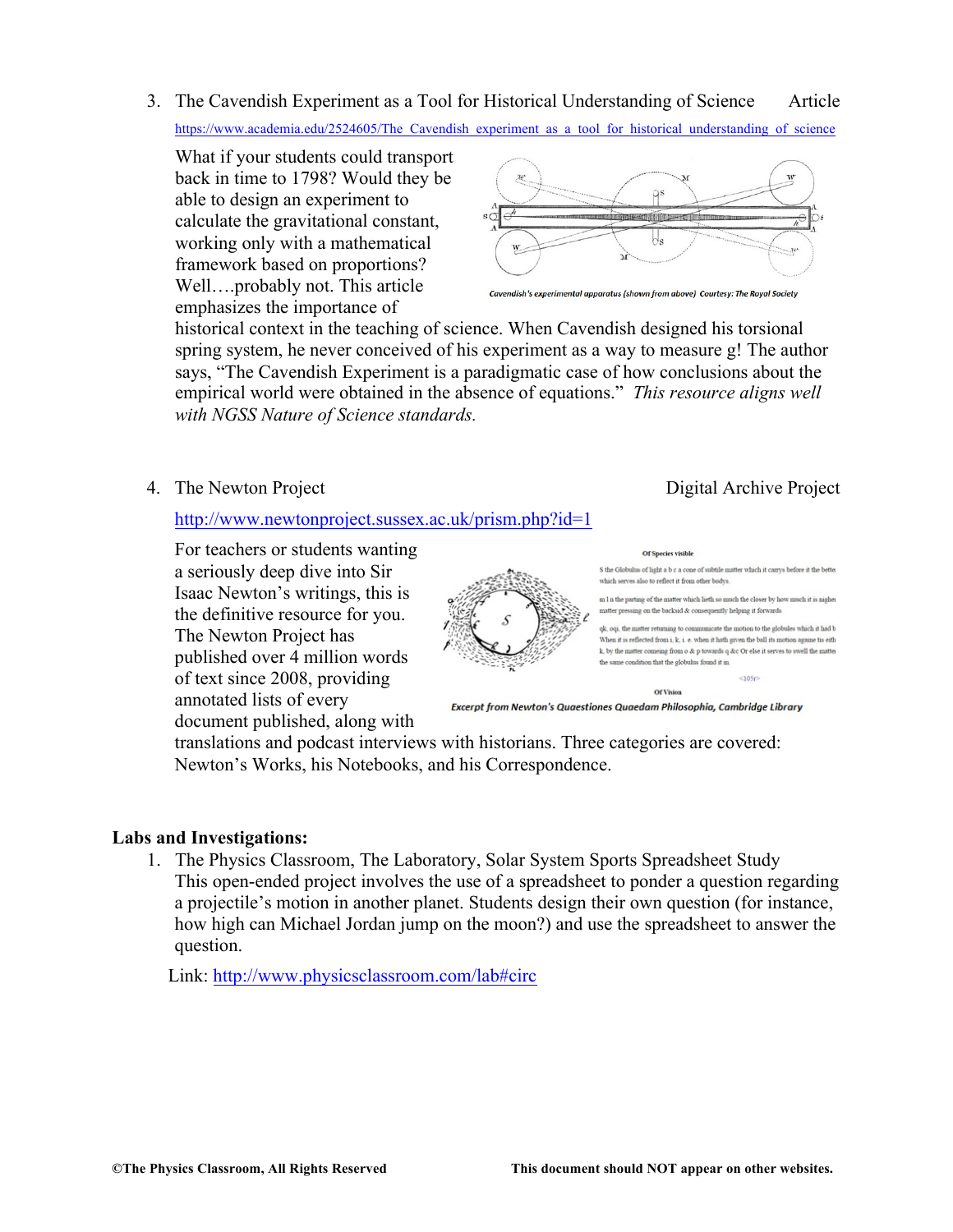#### **Elsewhere on the Web:**

1. The Torsion Balance Experiment Classroom Investigation

https://www.fourmilab.ch/gravitation/foobar/

Want to build a torsion balance system but can't afford the \$2,000 kits from science supply houses? This is for you…..this lab procedural was written by John Walker, one of the original authors of AutoCad. The page provides 3 labs, all about gravity. The one pertaining to this unit is the middle one titled "The Torsion Balance". It shows you how to replicate the Cavendish experiment using a ladder, styrofoam, two fishing sinkers, a tuna can, and nylon monofilament string. The only significant expense is in the camera.

*Note: There are 3 experiments on this web page. Scroll down to the middle.*



2. Understanding of Gravity, Gunstone and White, *Science Education, Vol. 65, Issue 3, pp. 291-299.*

http://onlinelibrary.wiley.com/doi/10.1002/sce.3730650308/abstract

If you invest in only one research article about gravity, we suggest you rent and read this article (available from Wiley Online Library for \$6.00). It reports on a large-scale study that investigated understanding of gravity and related principles among first-year physics students in Australia. The authors' conclusion: students know a lot of physics

3. NOVA: All About G Forces Background Information

http://www.pbs.org/wgbh/nova/space/gravity-forces.html

What's behind g forces, and how much can the human body stand? This readable, informative article from NOVA takes a deep look at the phenomenon we call "g force" as it relates to acceleration of humans. You'll get a glimpse of early (and dangerous) experiments that paved the way for our understanding of how magnitude



and duration of g forces are as critical as direction of the force.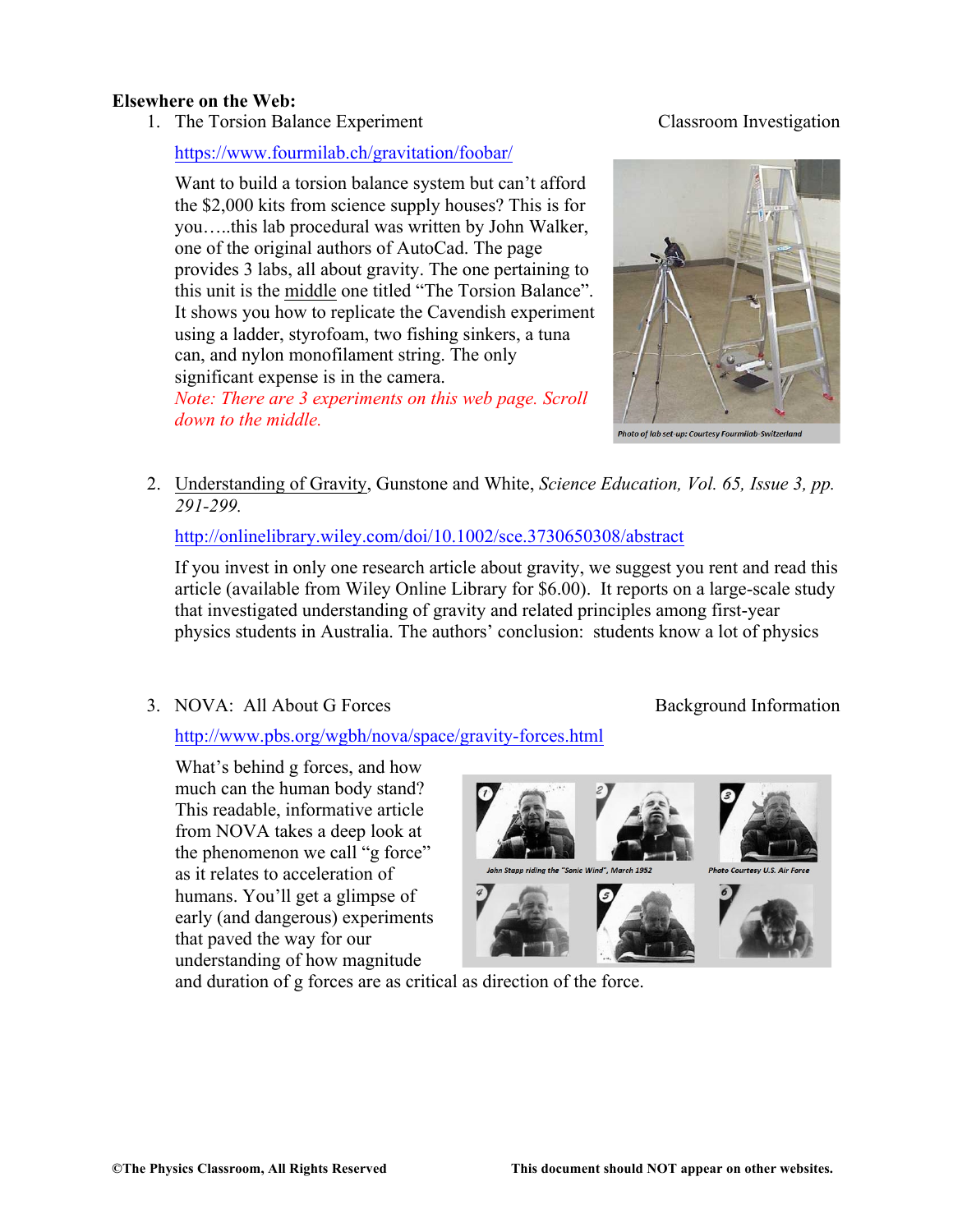# **Educational Research**

1. A New Educational Perspective for Teaching Gravity, Baldy, *International Journal of Science Education, vol. 29, issue 14, pp. 1767-1788.* 

http://www.tara.tcd.ie/bitstream/handle/2262/46951/PEER\_stage2\_10.1080%252F0950 0690601083367.pdf?sequence=1&isAllowed=y

The author of this study uses experimental results to support a recommendation to teach about gravity from a new educational framework based on Einstein's theory. The study results indicate that using Newton's Law of Universal Gravitation to introduce gravity is ineffective and reinforces misconception. If you don't have time to read the whole paper, you might want to read the introduction that lists common erroneous ideas about gravity among secondary students: i.e., "Gravity is not universal", "Earth is a special case", "Gravity is like a magnet", "Gravity on Earth is different from gravity in space." The experiment established two groups: one taught gravity within a Newtonian framework, and the other taught within an Einstein approach to gravity. Classes taught using the Einstein approach produced a significantly greater percentage of students able to generalize gravitational effects to the entire universe and to understand the value of g.

2. Enabling Gravity – Physics by Inquiry using Easy Java Simulation Article

http://arxiv.org/ftp/arxiv/papers/1303/1303.0079.pdf

Pedagogical article discusses a pilot program in Singapore that uses four interactive computer models to teach concepts related to gravity, orbital motion, and gravitational field in the high school classroom. The program was designed to help students visualize gravitational field strength and how gravitational attraction is affected by mass and distance. All the models were developed based on computationally accurate values for velocity and mass. Student feedback was logged -- most reported a greater ease in understanding gravitation because they could "see" how it worked.



Figure 3. One Dimensional Gravitational Model (Duffy & Wee, 2010a)

### **Demonstration Ideas:**

1. YouTube - Frank Noschese: Cavendish Experiment 2-min. Video-Demonstration

https://www.youtube.com/watch?v=dyLYbvZIYoU

This short demo shows a torsional system similar to the Cavendish torsional spring apparatus. As expected, the steel balls were attracted to each other!



**©The Physics Classroom, All Rights Reserved This document should NOT appear on other websites.**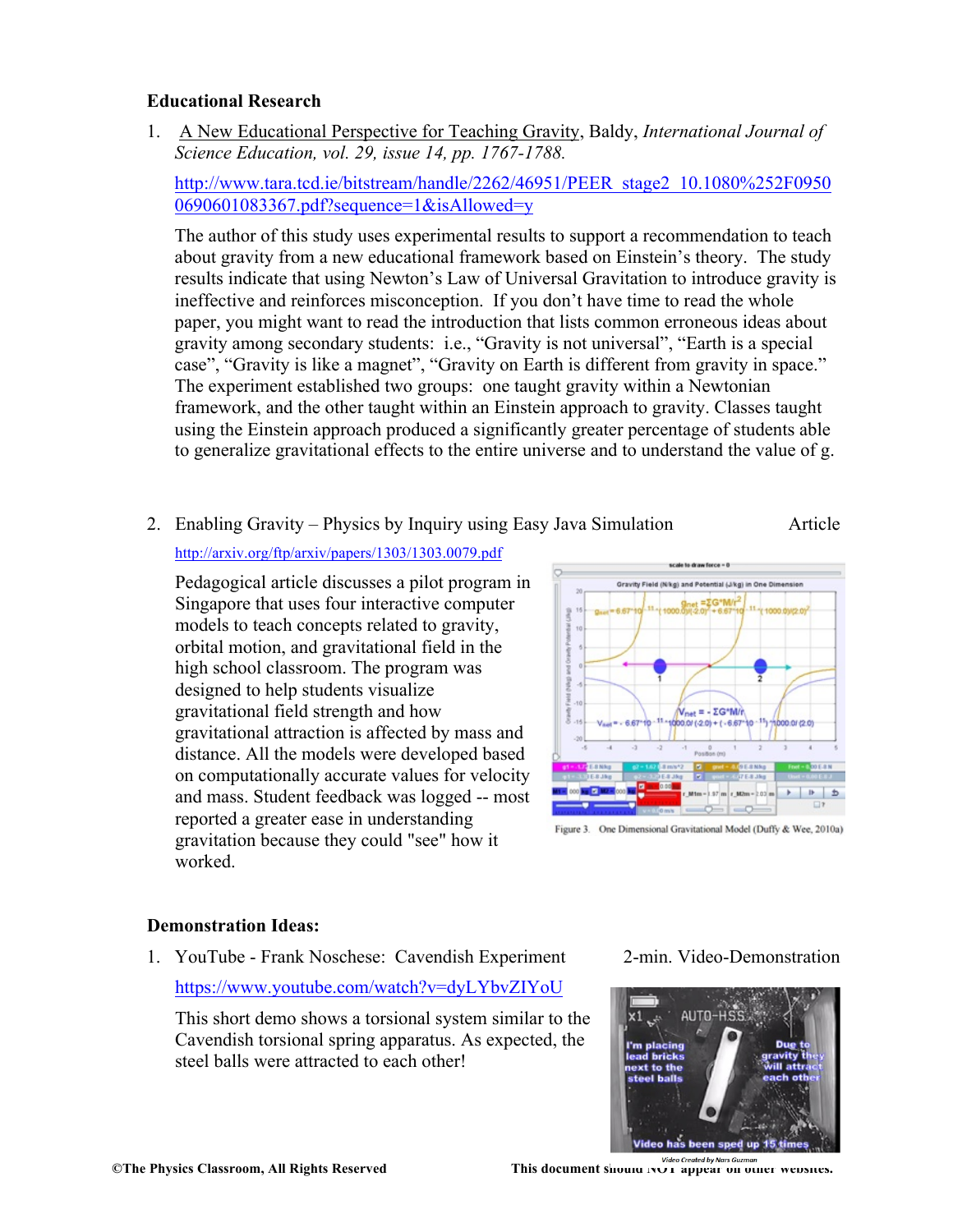2. NASA: How to Demonstrate Microgravity in your Classroom

http://spaceflightsystems.grc.nasa.gov/DIME\_Document s/SEEC/docs/HowToDemo-2013.pdf

This educational module has lots of goodies: info on the physics of microgravity, "incredibly cheap" classroom demonstration ideas, and an overview of scientific devices used to measure microgravity.



# **Minds On Physics Internet Modules:**

The Minds On Physics Internet Modules are a collection of interactive questioning modules that target a student's conceptual understanding. Each question is accompanied by detailed help that addresses the various components of the question.

- 1. Circular Motion and Gravitation, Ass't CG6 Newton's Law of Universal Gravitation
- 2. Circular Motion and Gravitation, Ass't CG7 The Acceleration of Gravity

Link: http://www.physicsclassroom.com/mop

### **Concept Building Exercises:**

- 1. The Curriculum Corner, Circular Motion and Gravitation, Universal Gravitation
- 2. The Curriculum Corner, Circular Motion and Gravitation, The Inverse Square Law

Link: http://www.physicsclassroom.com/curriculum/circles

### **Problem-Solving Exercises:**

1. The Calculator Pad, Circular Motion and Gravitation, Problems #16-21

Link: http://www.physicsclassroom.com/calcpad/circgrav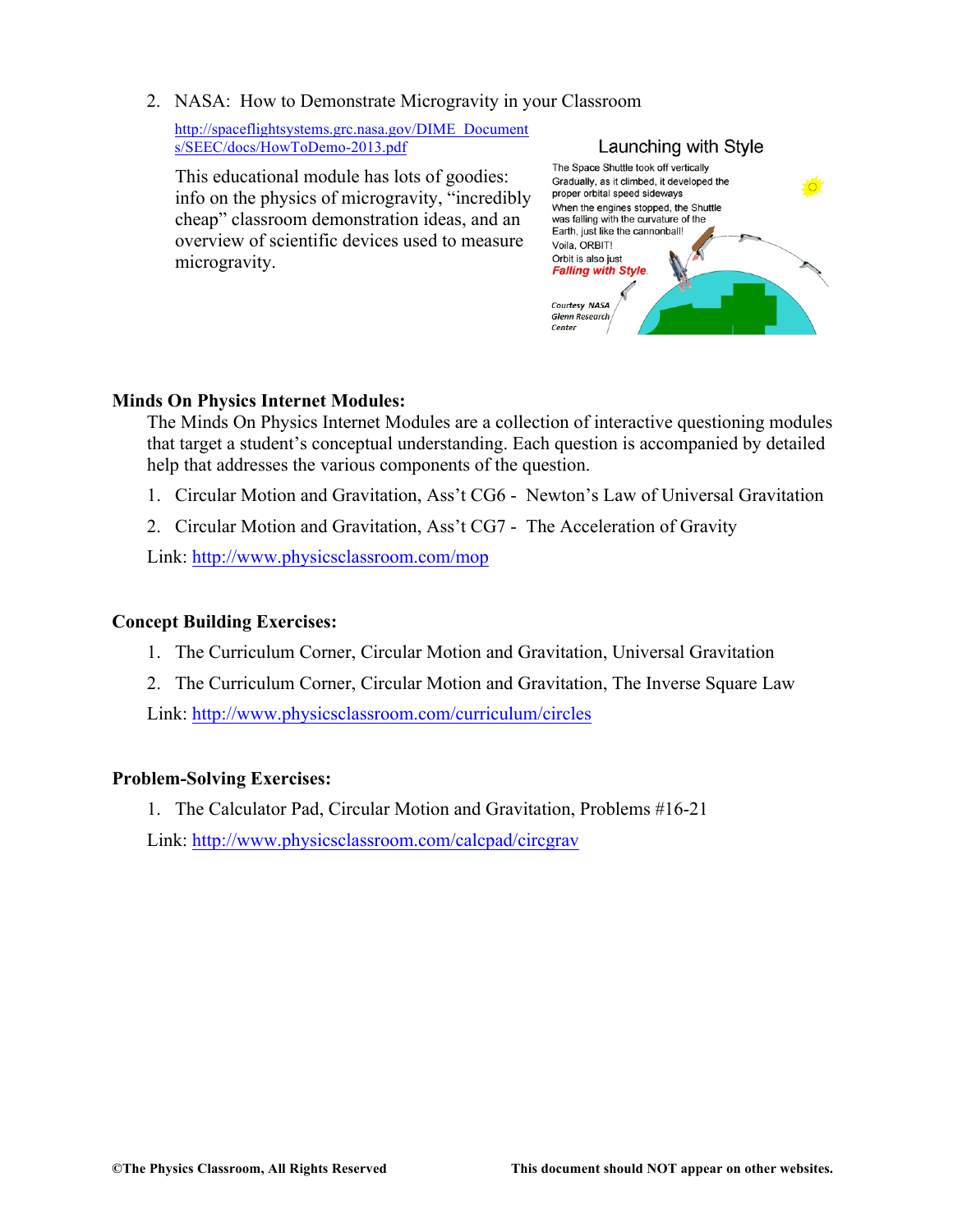# **Standards:**

- **A. Next Generation Science Standards (NGSS) – Grades 9-12**
	- **Performance Expectations – High School Physical Science**
		- **•** Forces and Motion HS-PS2-4: Use mathematical representations of Newton's Law of Gravitation to describe and predict the gravitational forces between objects.

### **Disciplinary Core Ideas – High School Physical Science**

- **•** Forces and Motion-Types of Interactions HS-PS2.B.i: Newton's Law of Universal Gravitation and Coulomb's Law provide the mathematical models to describe and predict the effects of gravitational and electrostatic forces between objects.
- **•** Forces and Motion-Types of Interactions PS2.B.ii: Forces at a distance are explained by fields (gravitational, electric, and magnetic) permeating space that can transfer energy through space. Magnets or electric currents cause magnetic fields; electric charges or changing magnetic fields cause electric fields.

# **Crosscutting Concepts**

Scale, Proportion, and Quantity

**• High School**: The significance of a phenomenon is dependent on the scale, proportion, and quantity at which it occurs.

Systems and System Models

- **High School**: When investigating or describing a system, the boundaries and initial conditions of the system need to be defined and their inputs and outputs analyzed and described using models.
- **• High School**: Models can be used to predict the behavior of a system, but these predictions have limited precision and reliability due to the assumptions and approximations inherent in models.

Nature of Science: Order & Consistency in Natural Systems

- **• High School**: Scientific knowledge is based on the assumption that natural laws operate today as they did in the past and they will continue to do so in the future.
- **High School**: Science assumes the universe is a vast single system in which basic laws are consistent.
- **• High School**: Science assumes that objects and events in natural systems occur in consistent patterns that are understandable through measurement and observation.

### **Science and Engineering Practices**

**Practice #1:** Analyzing and Interpreting Data

**• High School**: Analyze data using tools, technologies, and/or models (e.g., computational, mathematical) in order to make valid and reliable scientific claims

### **Practice #2**: Developing and Using Models

**• High School**: Develop and use a model based on evidence to illustrate the relationships between systems or between components of a system. *(Strong alignment)*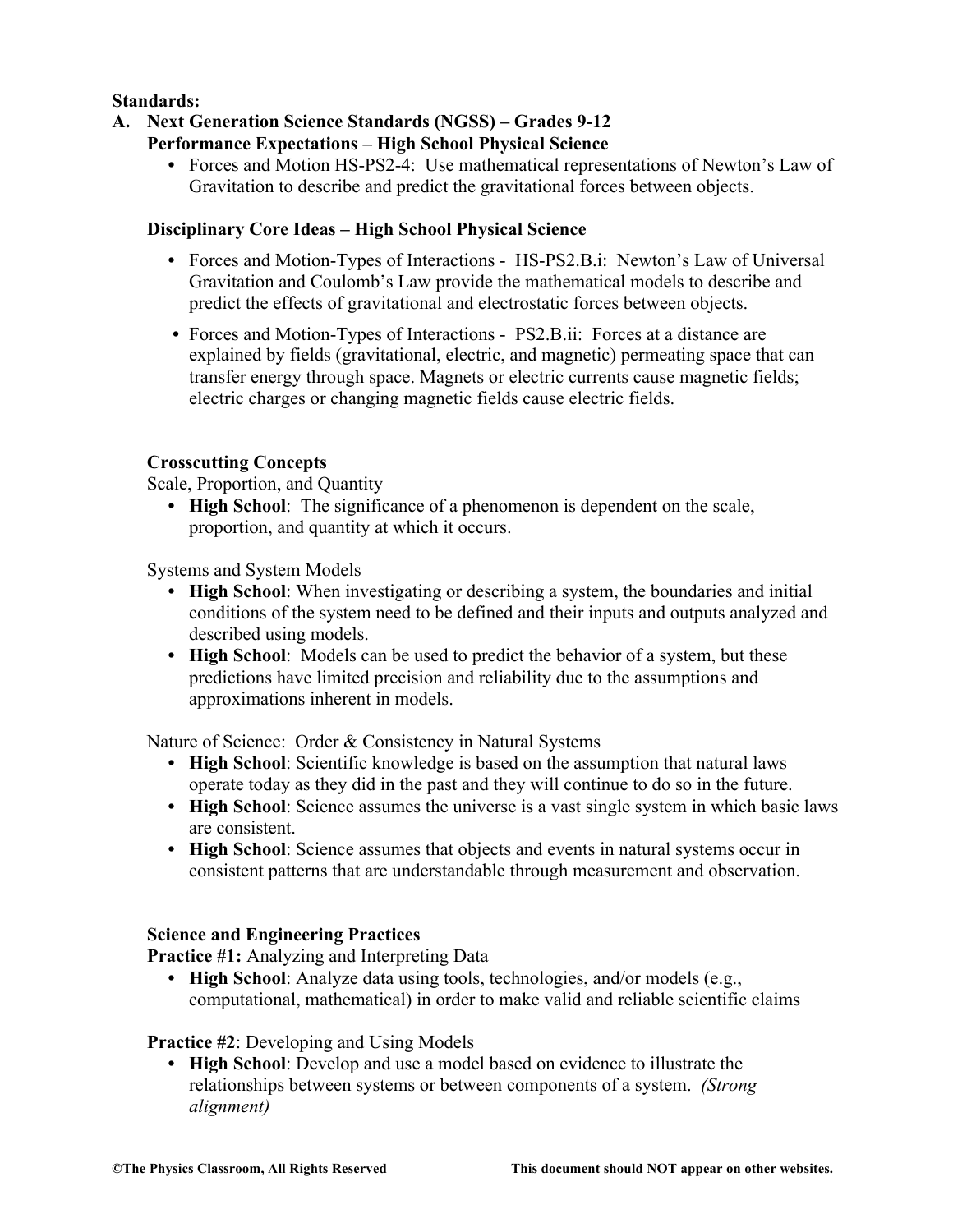**• High School**: Use a model to provide mechanistic accounts of phenomena. *(Strong alignment)*

# **Practice #3**: Planning and Carrying Out Investigations

**• High School**: Plan and conduct an investigation individually and collaboratively to produce data to serve as the basis for evidence.

**Practice #5**: Using Mathematics and Computational Thinking

- **High School**: Create or revise a computational model or simulation of a phenomenon, process, or system. *(Strong alignment)*
- **• High School**: Use mathematical representations of phenomena or design solutions to describe and/or support claims and/or explanations. *(Strong alignment)*

# **B. Common Core Standards for Mathematics (CC) – Grades 9-12**

### **Standards for Mathematical Practice:**

- Reason abstractly and quantitatively
- **•** Model with mathematics
- Make sense of problems and persevere in solving them

### **Quantities**

**• High School N-Q.1**: Use units as a way to understand problems and to guide the solution of multi-step problems; choose and interpret units consistently in formulas; choose and interpret the scale and the origin in graphs and data displays.

### **Algebra**

- **• High School A-SSE.1.** Interpret parts of an expression, such as terms, factors, and coefficients.
- **High School A-SSE.2** Use the structure of an expression to identify ways to rewrite it.
- **• High School A-CED.2** Create equations in two or more variables to represent relationships between quantities
- **High School A-CED.4** Rearrange formulas to highlight a quantity of interest, using the same reasoning as in solving equations.

### **Functions**

- **High School F-IF.4** For a function that models a relationship between two quantities, interpret key features of graphs and tables in terms of the quantities, and sketch graphs showing key features given a verbal description of the relationship.
- **• High School F-IF.6** Calculate and interpret the average rate of change of a function (presented symbolically or as a table) over a specified interval. Estimate the rate of change from a graph.

### **Linear, Quadratic, and Exponential Models**

• **High School F-LE.1.b** Recognize situations in which one quantity changes at a constant rate per unit interval relative to another.